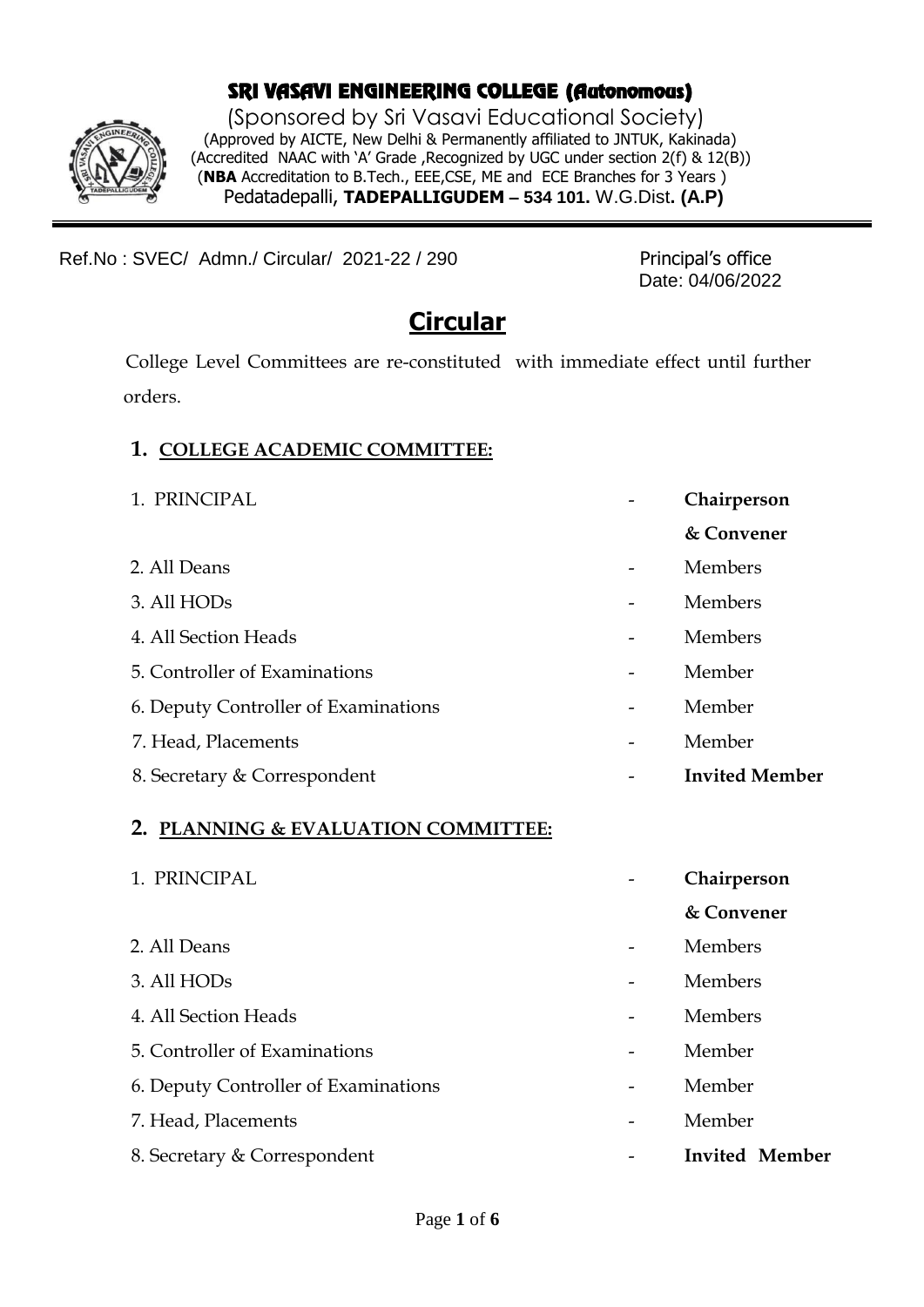#### **3. DISCIPLINARY COMMITTEE:**

| 1. PRINCIPAL                                  | Chairperson           |
|-----------------------------------------------|-----------------------|
| 2. Dean R&D                                   | Member                |
| 3. HOD Concerned                              | Member                |
| 4. Mentor Concerned                           | Member                |
| 5. Hostel Warden Concerned                    | Member                |
| 6. Sri B.N.V. Srinivas, Asst. Prof., ME Dept. | Member                |
| 7. Physical Director                          | Member                |
| 8. Sri. N. Raja Sekhar - BS&H, HOD            | Member                |
| 9. President                                  | <b>Invited Member</b> |
| 10. Secretary & Correspondent                 | <b>Invited Member</b> |
| 11. Dean, Student Affairs                     | Convener              |

## **4. EXAMINATION COMMITTEE:**

| 1. PRINCIPAL                             |                | Chairperson    |
|------------------------------------------|----------------|----------------|
| 2. Deputy Controller of Examinations     | $\blacksquare$ | Member         |
| 3. Additional Controller of Examinations |                | <b>Members</b> |
| 4. Dr. M. Thamarai, Professor, ECE Dept. |                | Member         |
| 5. Controller of Examinations            |                | Convener       |

## **5. ADMISSION COMMITTEE:**

| 1. PRINCIPAL                                     | Chairperson           |
|--------------------------------------------------|-----------------------|
| 2. Sri. Ch. Narayana Rao, Administrative Officer | Member                |
| 3. All HODs                                      | Members               |
| 4. Secretary & Correspondent                     | <b>Invited Member</b> |
| 5. Dean, Student Affairs                         | Convener              |
|                                                  |                       |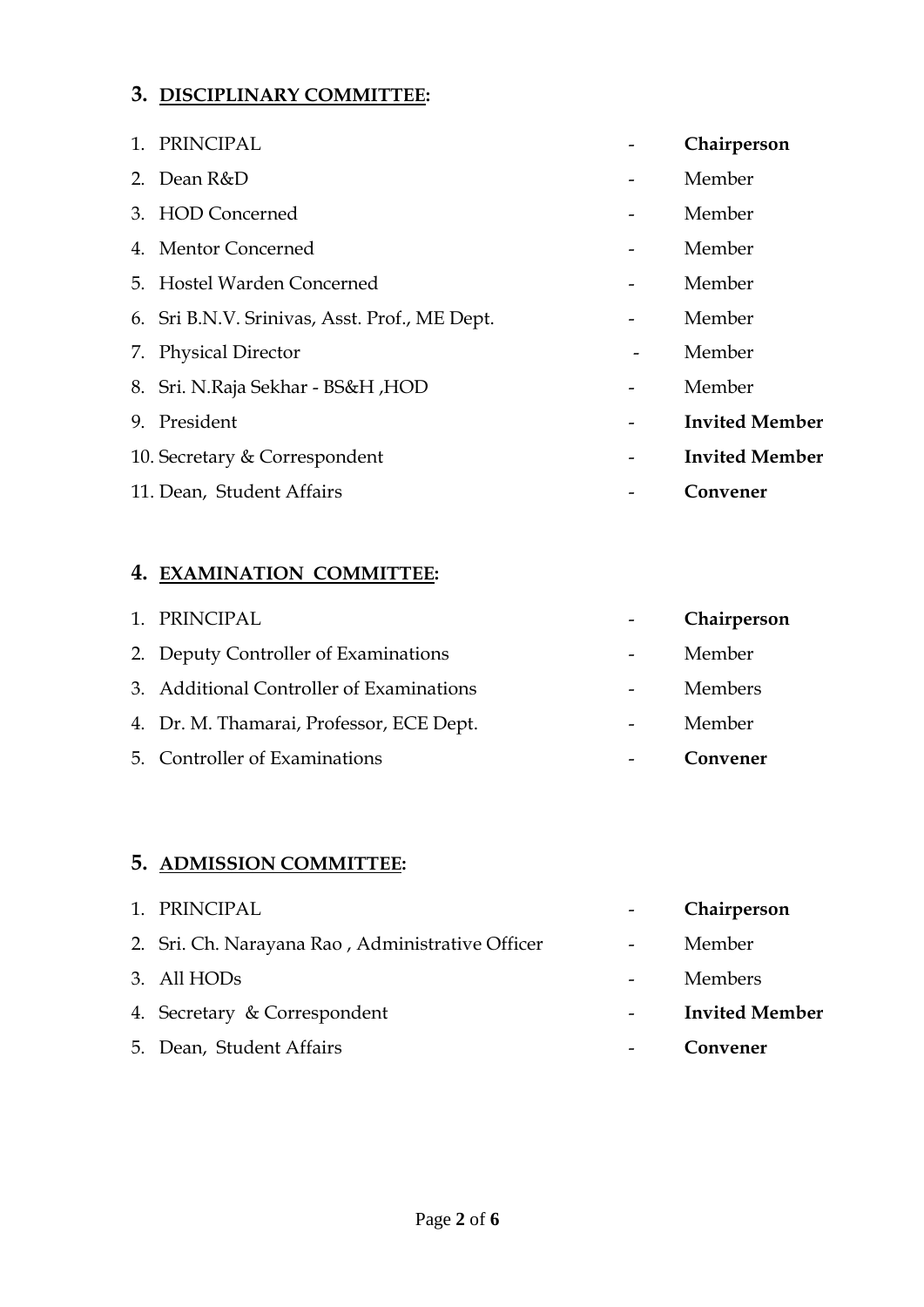## **6. CANTEEN COMMITTEE:**

| 1. Dr. K. Shirin Bhanu - Assoc.Prof., CSE Dept     |                          | Chairperson |
|----------------------------------------------------|--------------------------|-------------|
| 2. Sri. P.Sita Rama Raju - Assoc.Prof, BS&H Dept.  | $\overline{\phantom{a}}$ | Member      |
| 3. Ms. V. Radha - Asst. Prof., ECE Dept.           |                          | Member      |
| 4. Sri. K.Ranga Rao, Deputy warden for Boys Hostel | $\overline{a}$           | Member      |
| 5. Ms. M.Bhavani, Deputy warden for Girls Hostel   |                          | Member      |
| 6. Sri. Ch. Sridhar - Canteen Manager              |                          | Convener    |

## **7. ACADEMIC AUDIT COMMITTEE:**

| 1. PRINCIPAL                                               | Chairperson |
|------------------------------------------------------------|-------------|
| 2. Dean, Academic Affairs $(I/c)$                          | - Member    |
| 3. Dr.V.Srinivasa Naresh - Dean R&D & Professor, CSE Dept. | - Member    |
| 4. All HODs                                                | - Members   |
| 5. Dr. G. Loshma, Professor, CSE Dept. & Co-ordinator IQAC | - Convener  |
|                                                            |             |

## **8. TRANSPORT COMMITTEE:**

| 1. Dr.V.Srinivasa Naresh - Dean R&D & Professor, CSE Dept.- | Chairperson |
|-------------------------------------------------------------|-------------|
| 2. Sri. K.S.B.S.V.S. Sastry, Assoc. Prof., ME Dept.         | Member      |
| 3. Sri. N. Sri Harish - Sr. Asst. Prof., EEE Dept.          | Member      |
| 4. Sri. D. Naveen Kumar - Head, MBA Dept.                   | Member      |
| 5. Sri. VLD Prasad Reddy, Asst. Prof., CE Dept. & ACE       | Member      |
| 6. Sri. J. Rajendra, Asst. Prof., ECE Dept                  | Member      |
| 7. Sri B.N.V. Srinivas, Asst. Prof., ME Dept.               | Member      |
| 8. Sri. P. Rambabu - Asst. Prof., SVIPS                     | Member      |
| 9. Sri. P.N.V. Manikanta Gupta - Lab Asst.- CSE Dept.       | Member      |
| 10. Sri. N. Naga Raju, Transport Manager                    | Convener    |
|                                                             |             |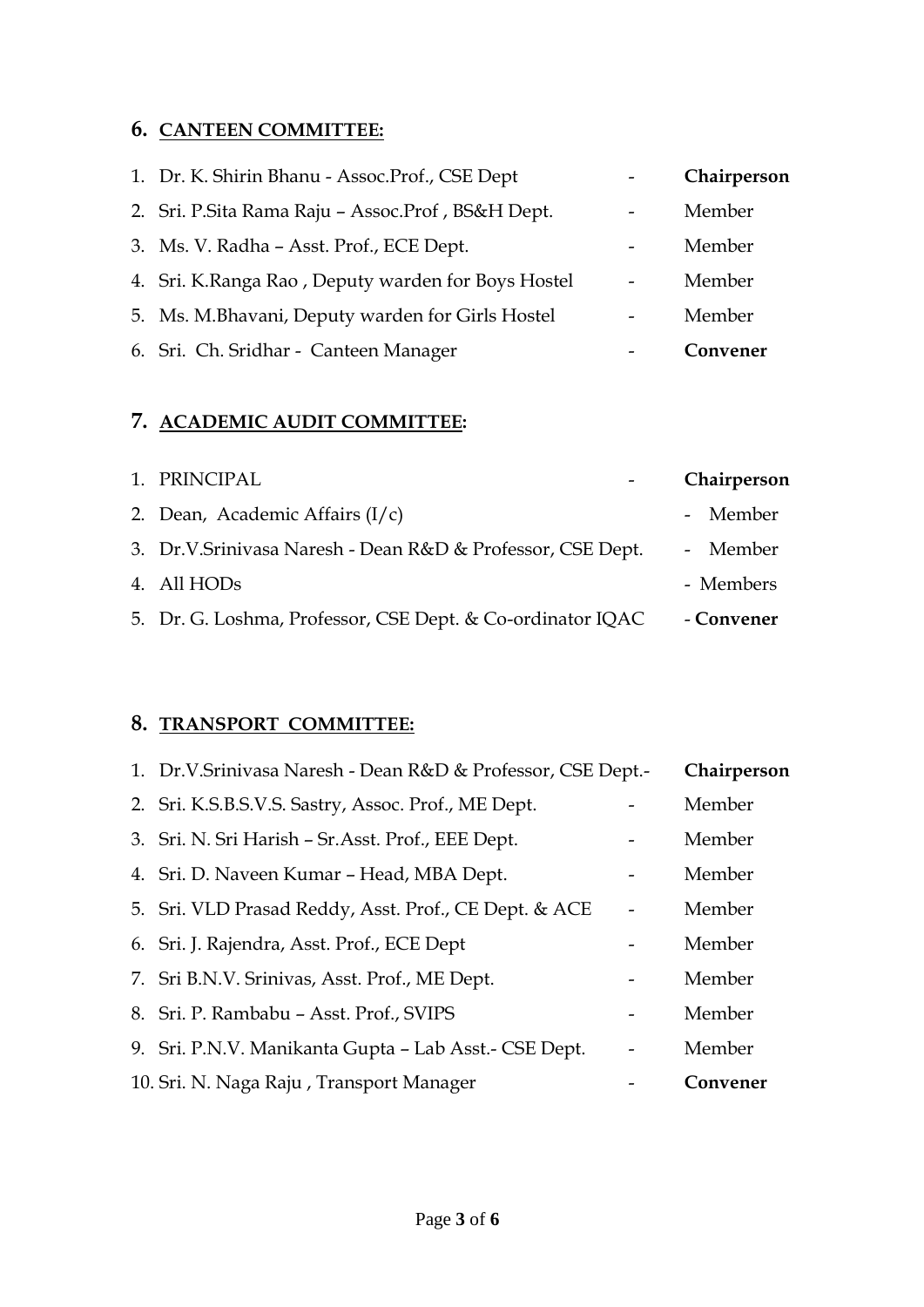## **9. SPORTS & EXTRA CURRICULAR ACTIVITIES COMMITTEE:**

| 1. PRINCIPAL                                                 | Chairperson    |
|--------------------------------------------------------------|----------------|
| 2. Dean Student Affairs                                      | Co-Chairperson |
| 3. Sri T. Naga Seshu Babu, Asst. Prof., CE Dept.             | Member         |
| 4. Ms. M. Sushma Bhushan, Asst. Prof., CE Dept.              | Member         |
| 5. Sri G. Govardhan, Asst. Prof., EEE Dept.                  | Member         |
| 6. Sri M.M. Swamy Naidu, Asst. Prof., EEE Dept.              | Member         |
| 7. Sri. K.C.S. Vyasa Krishnaji, Asst. Prof., ME Dept         | Member         |
| 8. Sri. D.Ayyappa, Asst. Prof., ME Dept.                     | Member         |
| 9. Sri. K. Sathish Kumar, Asst. Prof., ME Dept.              | Member         |
| 10. Dr. Purnima K. Sharma, Assoc. Prof., ECE Dept.           | Member         |
| 11. Sri. D.R. Sandeep, Sr.Asst. Prof., ECE Dept.             | Member         |
| 12. Sri. R.L.R. Loskesh Babu, Asst. Prof., ECE Dept.         | Member         |
| 13. Ms. D.A.S. Devi, Sr. Asst. Prof., CSE Dept.              | Member         |
| 14. Sri G. Jaya Raju, Asst. Prof., CSE Dept.                 | Member         |
| 15. Sri. K. Vinay Kumar, Asst. Prof., MBA Dept.              | Member         |
| 16. Ms. K. Suji, Asst. Prof., MBA Dept.                      | Member         |
| 17. Sri P. Naga Ramesh, Asst. Prof. of Physics, BS&H Dept. - | Member         |
| 18. Sri. K.V. Ganesh, PET                                    | Member         |
| 19. Sri. V.R. Krishna Raju M, PET                            | Member         |
| 20. Sri. S. Sateesh, PET                                     | Member         |
| 21. Ms. K. Lavanya, PET                                      | Member         |
| 22. Sri. R.J.D.S. Pavan Kumar, Asst. Prof., B-Pharmacy       | Member         |
| 23. Sri J.N.B. Indu Sekhar, Asst. Prof., B- Pharmacy         | Member         |
| 24. Sri. P. Venkata Ashok, Physical Director                 | Convener       |

## **10.LIBRARY COMMITTEE:**

| 1. Dr.V.Srinivasa Naresh - Dean R&D & Professor, CSE Dept.- |                          | Chairperson |
|-------------------------------------------------------------|--------------------------|-------------|
| 2. Dr. V. Venkateswara Rao - Professor, CSE Dept.           | $\overline{\phantom{a}}$ | Member      |
| 3. Dr. D. Sudha Rani - Head, EEE Dept.                      | $\overline{\phantom{a}}$ | Member      |
| 4. Dr. U. Yedukondalu - Assoc.Prof., ECE Dept.              | $\overline{\phantom{a}}$ | Member      |
| 5. Dr. N.N.V. Sakuntala - Asst. Prof. of Mathematics, BS&H  |                          | Member      |
| 6. Dr. K. Jagadeesh - Section Head, Physics, BS&H Dept.     |                          | Member      |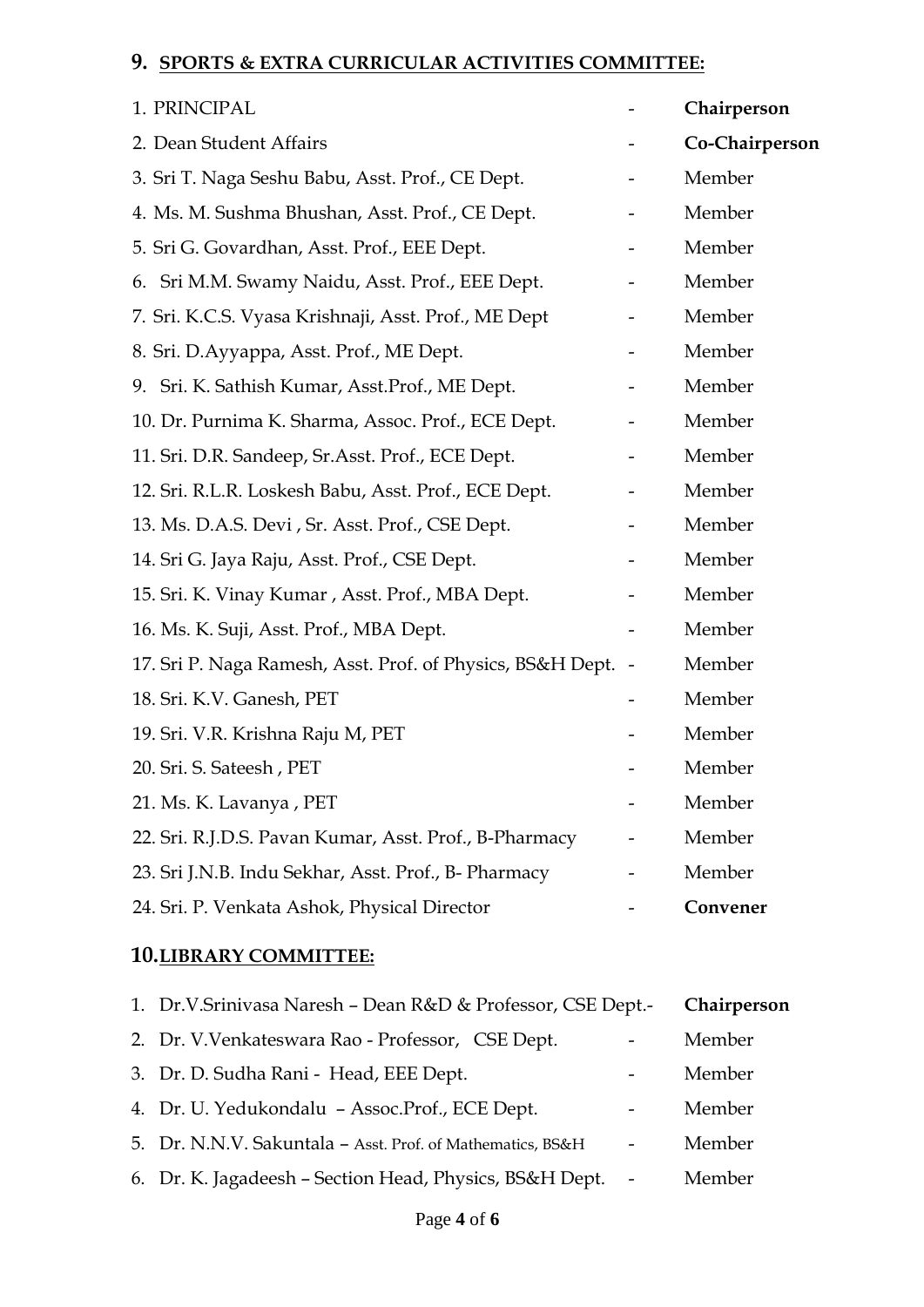| 7. Dr. G. Radha Krishnan - Head, CE Dept.                       | Member   |
|-----------------------------------------------------------------|----------|
| 8. Sri. D.Satyanaryana - Sr. Asst.Prof., MBA Dept.              | Member   |
| 9. Dr. T.Sujani - Section Head, English, BS&H Dept.             | Member   |
| 10. Ms. S.S.V. Sumalatha - Section Head, Chemistry, BS&H Dept.- | Member   |
| 11. Dr. Ch. Anil Kumar - Asst. Prof., EEE Dept.                 | Member   |
| 12. Ms. K. Dorathi - Asst. Prof., ME Dept. & ACE                | Member   |
| 13. Dr. G.Ch. Madhusudhan Rao Librarian                         | Convener |

## **11. GRIEVANCE REDRESSAL COMMITTEE:**

| 1. Dean Student Affairs                            | Chairperson           |
|----------------------------------------------------|-----------------------|
| 2. All HODs                                        | <b>Members</b>        |
| 3. Section Heads                                   | <b>Members</b>        |
| 4. Dr. K. Venkata Rao, Sr. Asst. Prof., BS&H Dept. | Member                |
| 5. Dr. K. Pulla Rao, Asst. Prof., MBA Dept.        | Member                |
| 6. Sri. J.P. Srinivasa Rao, Finance Manager        | Member                |
| 7. Secretary & Correspondent                       | <b>Invited Member</b> |
| 8. Sri. U. Chandra Rao, Sr. Asst. Prof., EEE Dept. | Convener              |
|                                                    |                       |

## **12. WOMEN GRIEVANCES REDRESSAL COMMITTEE:**

| 1. Dr. G. Loshma, Professor, CSE Dept. & Co-ordinator IQAC- |          | Chairperson              |
|-------------------------------------------------------------|----------|--------------------------|
| 2. Ms. B. Adilakshmi - Asst. Prof., BS&H, Dept.             |          | Member                   |
| 3. Ms. B. Rohitha, Asst. Prof., CE Dept.                    |          | Member                   |
| 4. Ms. G. Jaji Sudha, Asst. Prof., EEE Dept.                |          | Member                   |
| 5. Ms. K.L.S. Lalithya - Asst. Prof., ME Dept.              |          | Member                   |
| 6. Ms. K. Suji – Asst. Prof., MBA Dept.                     |          | Member                   |
| 7. Ms. K.V. Aparna - P.A. to Principal                      |          | Member                   |
| 8. Ms. K. Durga Devi, 20A85A0132, VI sem CE                 |          | - Student Representative |
| 9. Ms. B. Yamini Devi, 20A85A0205, VI sem EEE               |          | - Student Representative |
| 10. Ms. Reddy Lavanya, 20A85A0345, VI sem ME                |          | - Student Representative |
| 11. Ms. M. Mahitha, 19A81A0490, VI sem ECE                  |          | - Student Representative |
| 12. Ms. P. Vaishnavi, 19A81A05N4, VI sem CSE                |          | - Student Representative |
| 13. Ms. G. Priyanka, 21A81E0017, I sem MBA                  |          | - Student Representative |
| 14. Dr. Purnima K Sharma, Assoc.Prof., ECE Dept.            | Convener |                          |